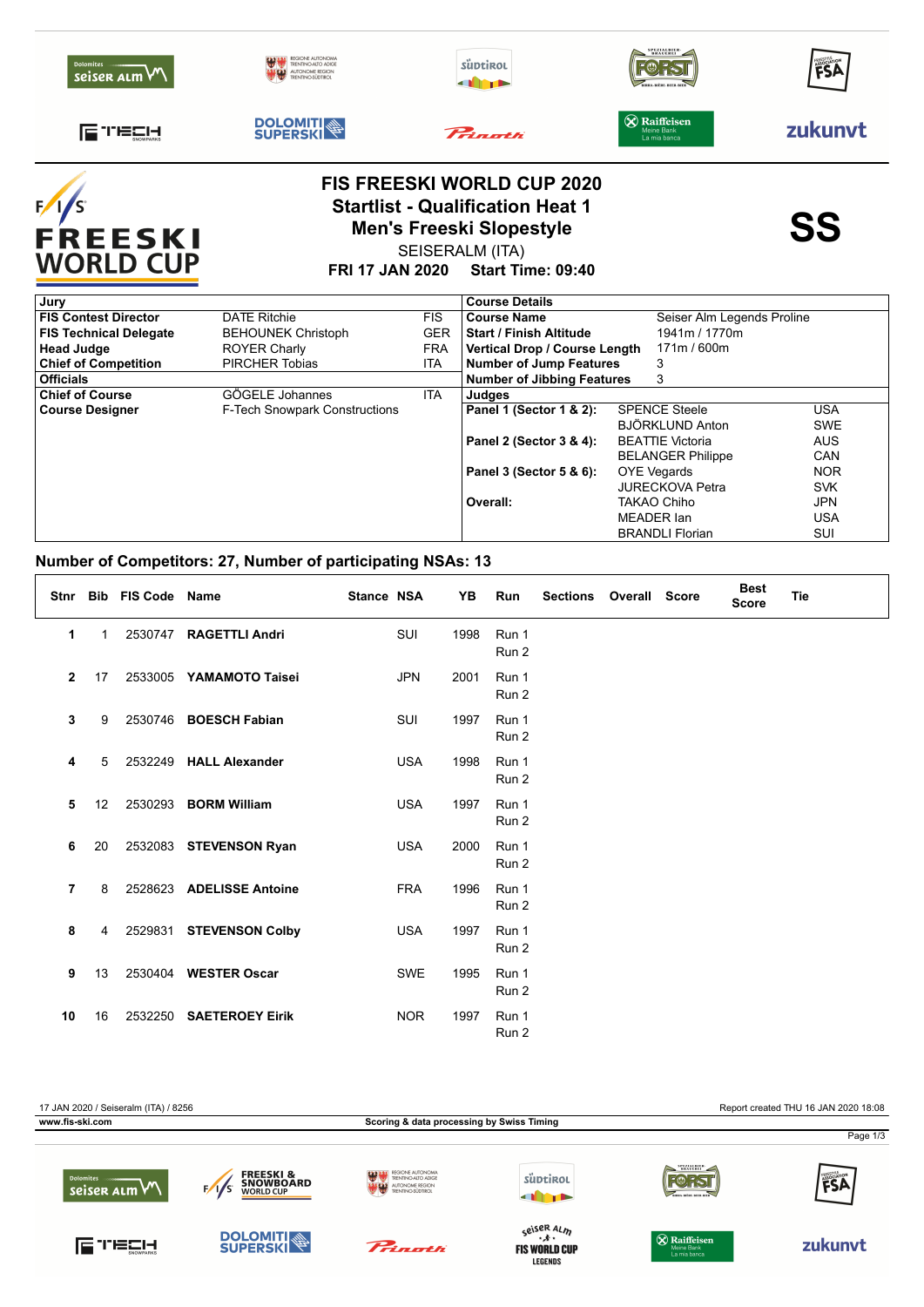



## **FRI 17 JAN 2020 Start Time: 09:40 Startlist - Qualification Heat 1**<br>Men's Freeski Slopestyle<br>SS SEISERALM (ITA) **Men's Freeski Slopestyle**



## **Number of Competitors: 27, Number of participating NSAs: 13**

| Stnr |    | Bib FIS Code Name |                                 | Stance NSA |            | YΒ   | Run            | <b>Sections</b> | <b>Overall Score</b> | <b>Best</b><br><b>Score</b> | <b>Tie</b> |
|------|----|-------------------|---------------------------------|------------|------------|------|----------------|-----------------|----------------------|-----------------------------|------------|
| 11   | 25 | 2532391           | <b>KAUPANG Mikkel Brusletto</b> |            | <b>NOR</b> | 1999 | Run 1<br>Run 2 |                 |                      |                             |            |
| 12   | 51 |                   | 2534218 SIVIGNON Timothe        |            | <b>FRA</b> | 2003 | Run 1<br>Run 2 |                 |                      |                             |            |
| 13   | 33 |                   | 2531380 PREUSS Florian          |            | <b>GER</b> | 1992 | Run 1<br>Run 2 |                 |                      |                             |            |
| 14   | 24 |                   | 2529590 HARDING Tyler           |            | GBR        | 1996 | Run 1<br>Run 2 |                 |                      |                             |            |
| 15   | 43 |                   | 2533839 POUCH James             |            | GBR        | 1999 | Run 1<br>Run 2 |                 |                      |                             |            |
| 16   | 37 |                   | 2533054 FUJII Gen               |            | <b>JPN</b> | 2001 | Run 1<br>Run 2 |                 |                      |                             |            |
| 17   | 50 |                   | 2532817 BRESKY Vojtech          |            | CZE        | 1999 | Run 1<br>Run 2 |                 |                      |                             |            |
| 18   | 46 |                   | 2532451 RUDIGIER Hannes         |            | <b>AUT</b> | 2000 | Run 1<br>Run 2 |                 |                      |                             |            |
| 19   | 34 |                   | 2531785 MUELLAUER Lukas         |            | <b>AUT</b> | 1997 | Run 1<br>Run 2 |                 |                      |                             |            |
| 20   | 55 |                   | 2528796 MAHLER Kai              |            | SUI        | 1995 | Run 1<br>Run 2 |                 |                      |                             |            |
| 21   | 47 |                   | 2530316 LIEROP van Mees         |            | <b>NED</b> | 1995 | Run 1<br>Run 2 |                 |                      |                             |            |
| 22   | 21 |                   | 2532128 GEOFFROY GAGNON Etienne |            | CAN        | 1997 | Run 1<br>Run 2 |                 |                      |                             |            |
| 23   | 54 |                   | 2531299 REMONNAY Alex           |            | <b>FRA</b> | 1997 | Run 1<br>Run 2 |                 |                      |                             |            |
| 24   | 29 |                   | 2533571 FAGAN Deven             |            | <b>USA</b> | 2002 | Run 1<br>Run 2 |                 |                      |                             |            |
| 25   | 42 |                   | 2532210 MAGNIN Thibault         |            | <b>ESP</b> | 2000 | Run 1<br>Run 2 |                 |                      |                             |            |
| 26   | 28 | 2529124           | <b>NUMMEDAL Christian</b>       |            | <b>NOR</b> | 1995 | Run 1<br>Run 2 |                 |                      |                             |            |

17 JAN 2020 / Seiseralm (ITA) / 8256 Report created THU 16 JAN 2020 18:08 **www.fis-ski.com Scoring & data processing by Swiss Timing** Page 2/3**FREESKI &<br>SNOWBOARD**<br>WORLD CUP süptirol **FOR ST** ËCA seiser  $\lambda$ Lm $\forall$ EÁ **THEFT** s<sup>eiser Al</sup>m<br>**FIS WORLD CUP DOLOMITI ETECH &** Raiffeisen Prinoth zukunvt **LEGENDS**